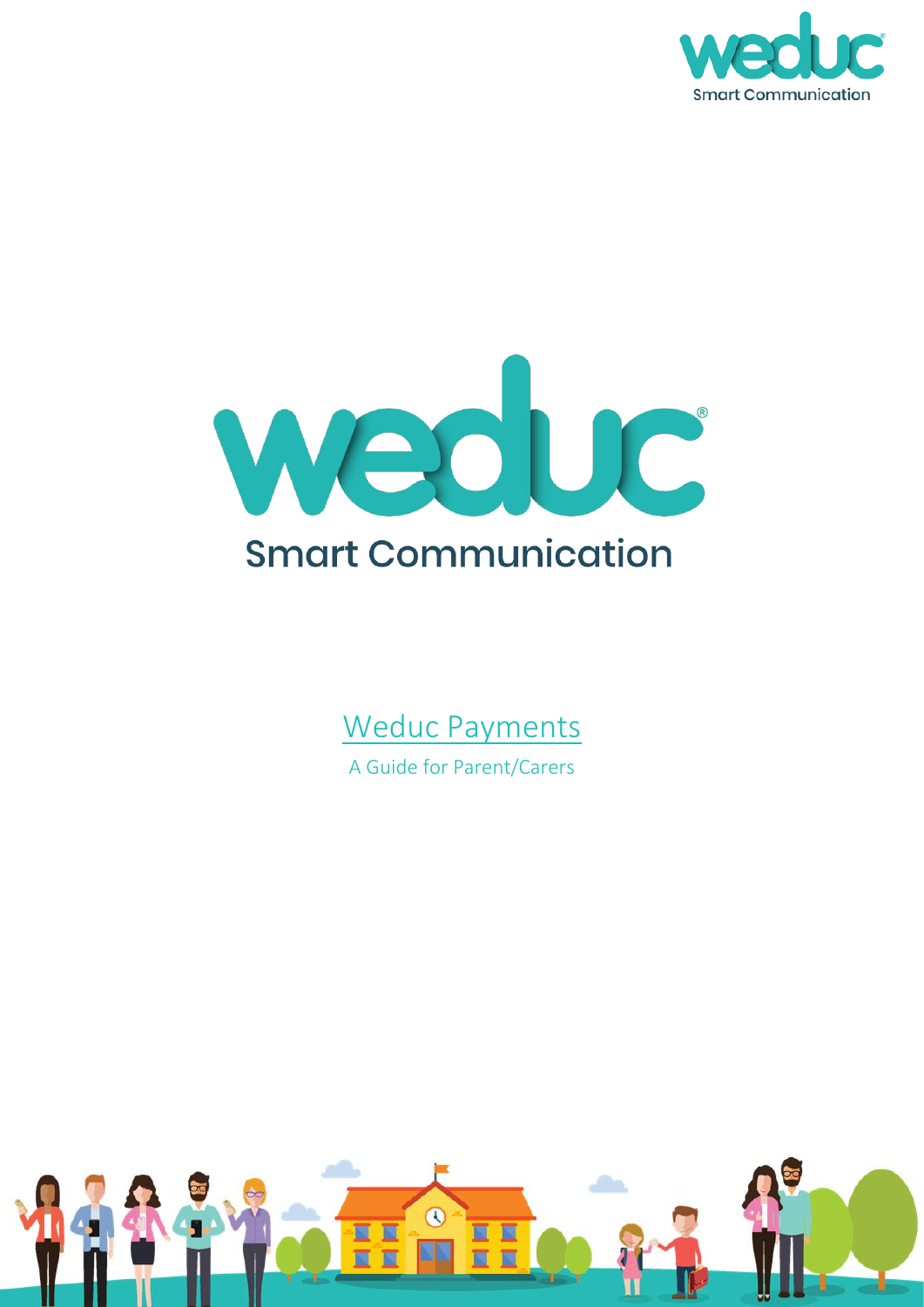

## Contents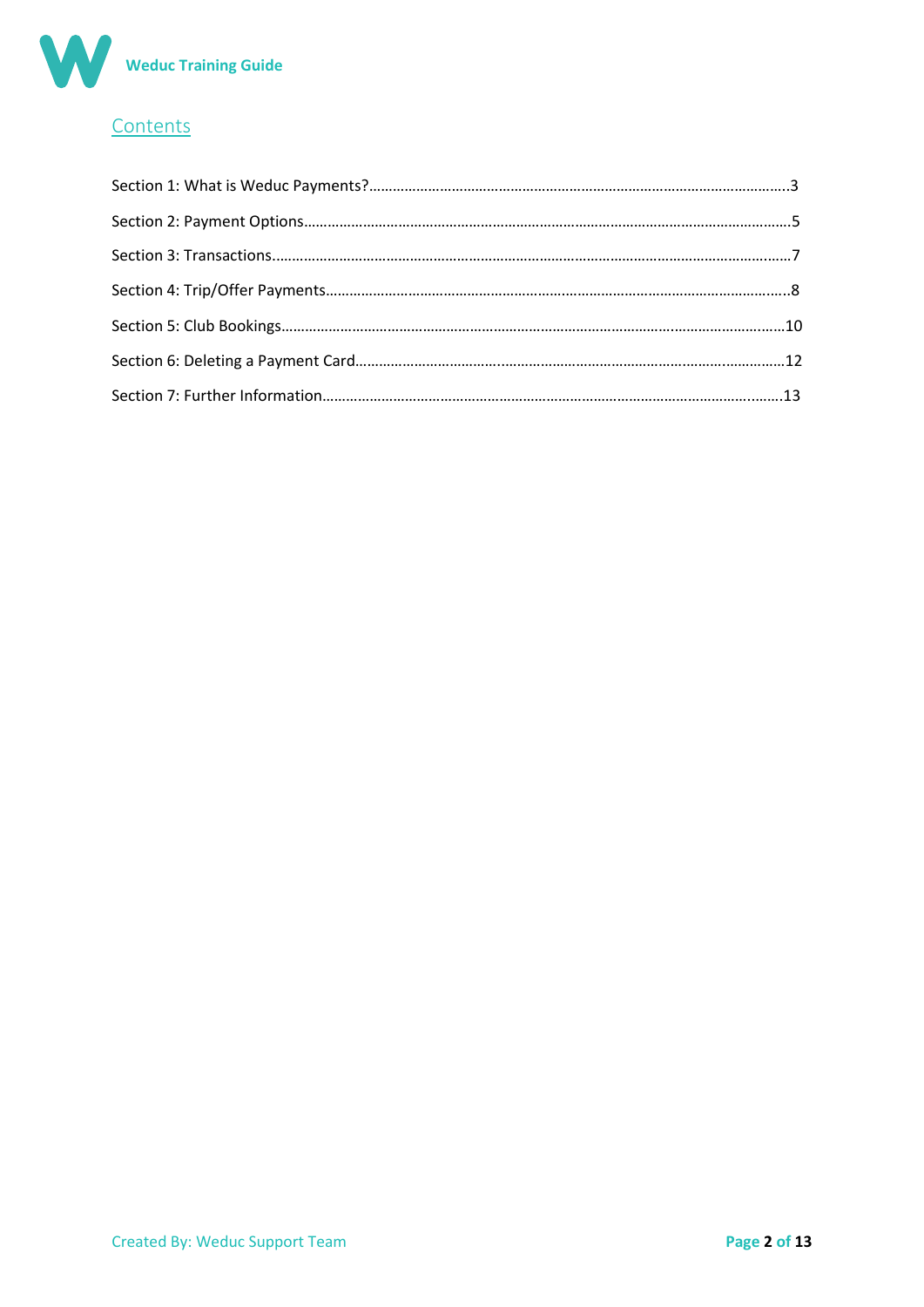

# Section 1: What is Weduc Payments?

Weduc Payments is powered by our partner company, sQuidcard, and has been fully integrated to allow you to quickly and easily make payments to your child's school. Weduc Payments can be used for making payments on school meals, school trips and breakfast/after school clubs, etc.

#### Accessing Weduc Payments

To access Weduc Payments, select the Payments globe from the navigation banner. **NB:** You will not need to register or activate a new account as this will have been done for you by the school.



Click this icon and select the child you wish to make a payment for. You will be signed into your account automatically**.**

Once you have logged in, you will be presented with the screen below. You are now signed into Weduc Payments.

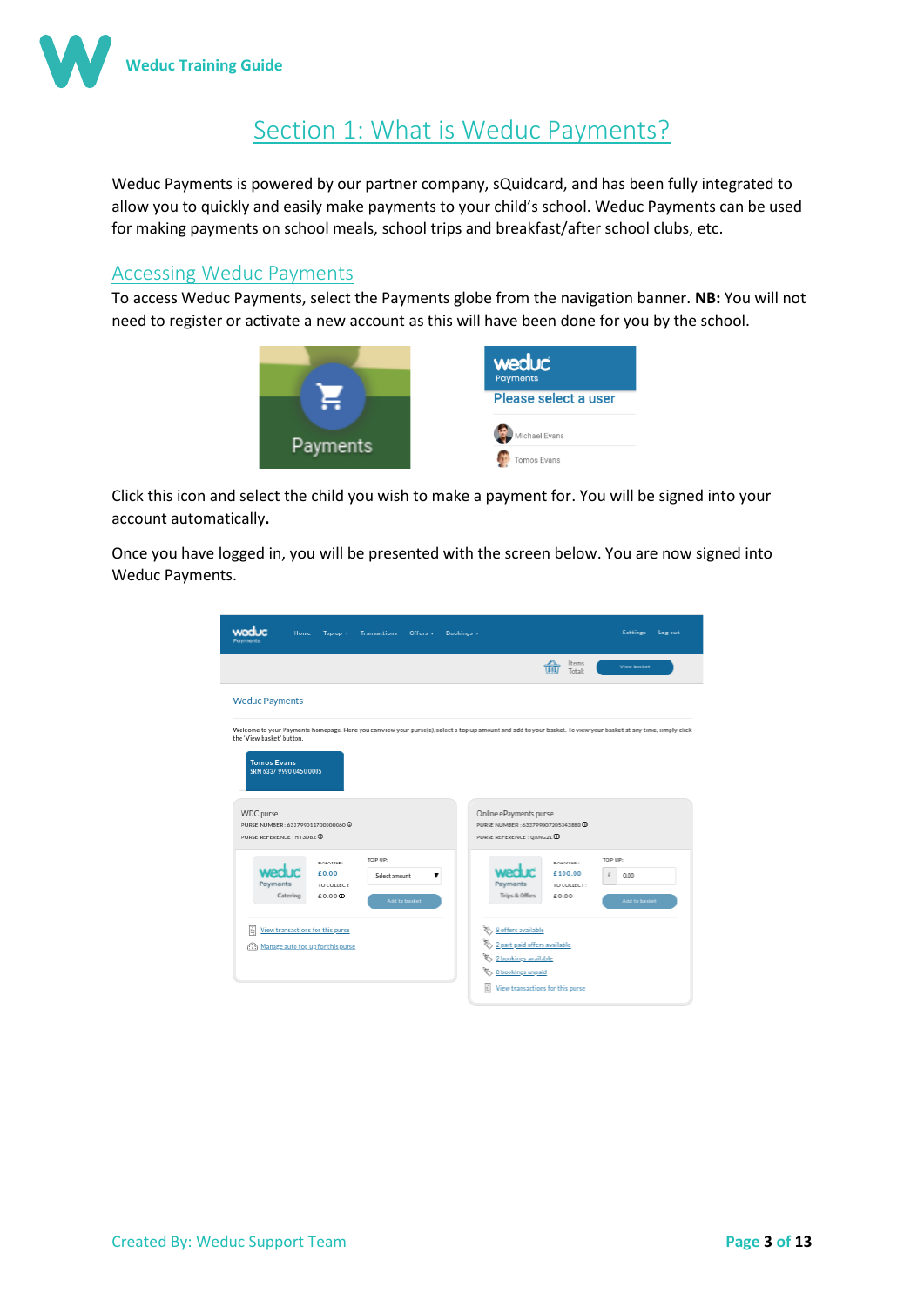

### Payments Purses

Depending on how your child's school is using the system will depend on which purses you see.

If the school is taking meal payments through the system you will see the purse on the left, this can be used to add money on to cover the cost of your child's school meals. If they are not, you will not see this part of the system to save any confusion for you.

The second purse on the right is for everything from Trips & Clubs through to Uniform and Stationary (should your child's school charge for this). You can add money onto this purse as a savings account for future trips and clubs if you wish.

|                                                                |                                                         |                                                |                                                                                                                                                                  | Items<br>侖<br>Total:                        | View banket                          |  |
|----------------------------------------------------------------|---------------------------------------------------------|------------------------------------------------|------------------------------------------------------------------------------------------------------------------------------------------------------------------|---------------------------------------------|--------------------------------------|--|
| <b>Weduc Payments</b>                                          |                                                         |                                                |                                                                                                                                                                  |                                             |                                      |  |
| the 'View basket' button.                                      |                                                         |                                                | Welcome to your Payments homepage. Here you can view your purse(s), select a top up amount and add to your basket. To view your basket at any time, simply click |                                             |                                      |  |
| <b>Tomos Evans</b><br>SRN 6337 9990 0450 0005                  |                                                         |                                                |                                                                                                                                                                  |                                             |                                      |  |
| WDC purse                                                      |                                                         |                                                | Online ePayments purse                                                                                                                                           |                                             |                                      |  |
| PURSE NUMBER : 633799011700000060<br>PURSE REPERENCE: HT3D6Z C |                                                         |                                                | EURSE NUMBER : 633799007205343880<br>PURSE REFERENCE : QXNG2L CD                                                                                                 |                                             |                                      |  |
| weduc<br>Payments<br>Catering                                  | TOP UP:<br>BALANCE:<br>£0.00<br>TO COLLECT:<br>£0.00 CD | $\mathbf{v}$<br>Select amount<br>Add to basket | weauc<br>Payments<br>Trips & Offers                                                                                                                              | BALANCE:<br>£100.00<br>TO COLLECT:<br>£0.00 | TOP UP:<br>$E$ 0.00<br>Add to basket |  |
| $\frac{1}{2}$<br>View transactions for this purse              |                                                         |                                                | 8 offers available<br>2 part paid offers available                                                                                                               |                                             |                                      |  |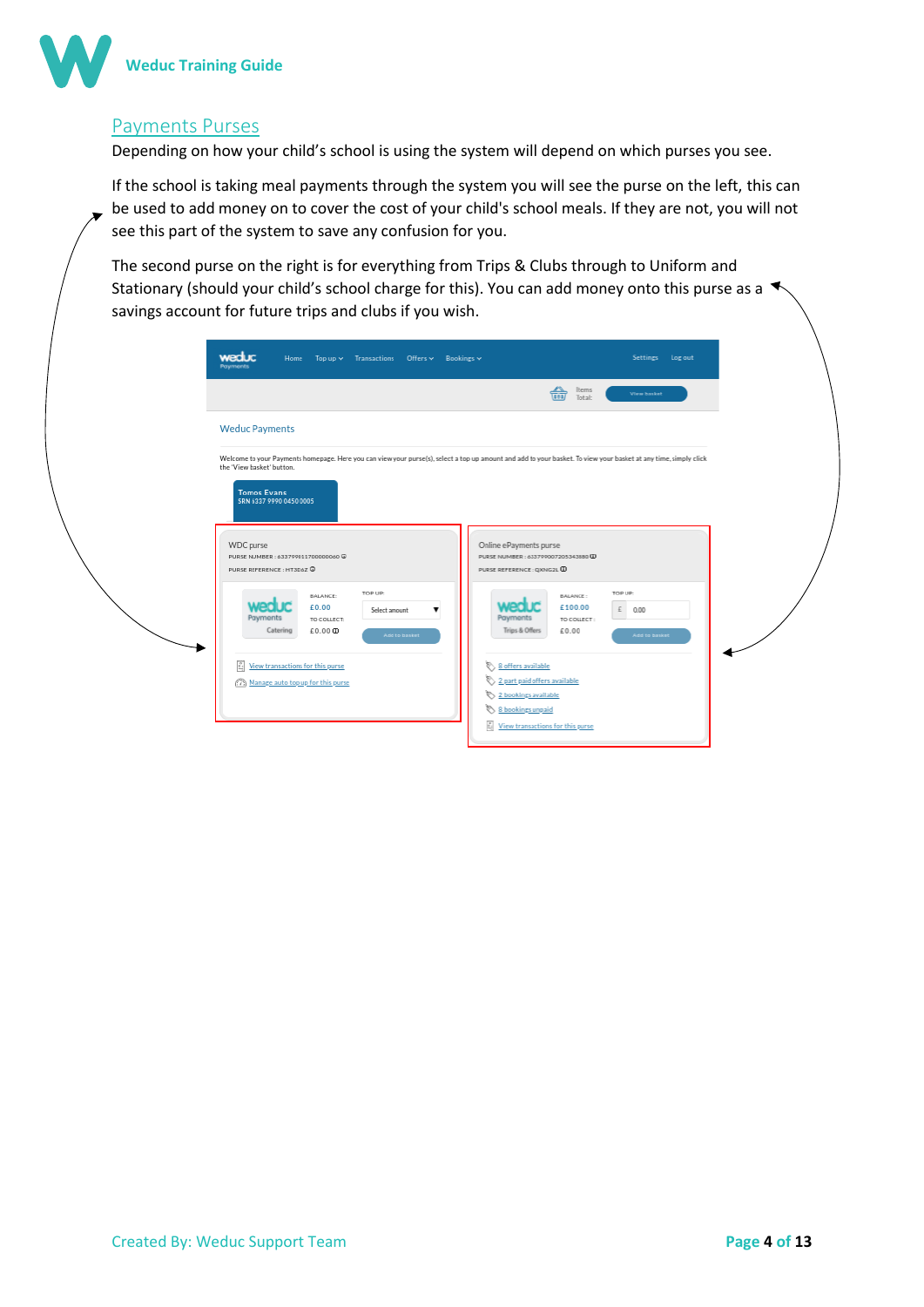

## Section 2: Payment Options

## Debit/Credit Card Payment

Card payments are the most popular form of payment on Weduc. To make a card payment, select 'x' offers available. **(see Section 4: Trip/Offer payments for further details)** Once a payment is complete, you will be able to view a full payment transactions history **(see Section 3: Transactions for further details). NB:** All charges to your card will appear on your statement as sQuidcard.



#### Top Up

Topping up is a very simple process. Select the drop-down boxes on your payment purses to select how much you wish to top up. Once you've chosen your amount, click on Add to Basket where you will checkout as normal.

| <b>WDC</b> purse                                                           | Online ePayments purse                                                                                                                   |
|----------------------------------------------------------------------------|------------------------------------------------------------------------------------------------------------------------------------------|
| PURSE NUMBER: 633799011700000086 (i)                                       | PURSE NUMBER: 633799007205349267 (i)                                                                                                     |
| PURSE REFERENCE: 83FPMA (i)                                                | PURSE REFERENCE: MBVTWJ (i)                                                                                                              |
| TOP UP:                                                                    | TOP UP:                                                                                                                                  |
| <b>BALANCE:</b>                                                            | <b>BALANCE:</b>                                                                                                                          |
| <b>weduc</b>                                                               | <b>weduc</b>                                                                                                                             |
| $\checkmark$                                                               | £0.00                                                                                                                                    |
| £0.00                                                                      | £                                                                                                                                        |
| Select amount                                                              | 0.00                                                                                                                                     |
| Payments                                                                   | Payments                                                                                                                                 |
| TO COLLECT:                                                                | TO COLLECT:                                                                                                                              |
| Catering                                                                   | Trips & Offers                                                                                                                           |
| £0.00 to                                                                   | £0.00                                                                                                                                    |
| Add to basket                                                              | Add to basket                                                                                                                            |
| Ŀ<br>View transactions for this purse<br>Manage auto top up for this purse | 9 offers available<br>1 part paid offers available<br>2 bookings available<br>1 bookings unpaid<br>Ě<br>View transactions for this purse |

## Auto Top Up

This feature is only applicable for school meals however you are able to set your account to automatically debit your payment card by a set amount when a spend cap is reached. This is a sure way to guarantee your child always has money for lunches. To activate this, simply click Top Up at the top of your screen (PC) or in the side menu (Mobile/Tablet) and then Select Auto Top Up.

| weduc<br>Payments                       | Home | Top up $\sim$ | <b>Transactions</b> | Offers $\sim$        | Bookings $\sim$ |
|-----------------------------------------|------|---------------|---------------------|----------------------|-----------------|
| $\Box =$<br><b>Debit or Credit card</b> |      | Auto top up   |                     | <b>Bank Transfer</b> |                 |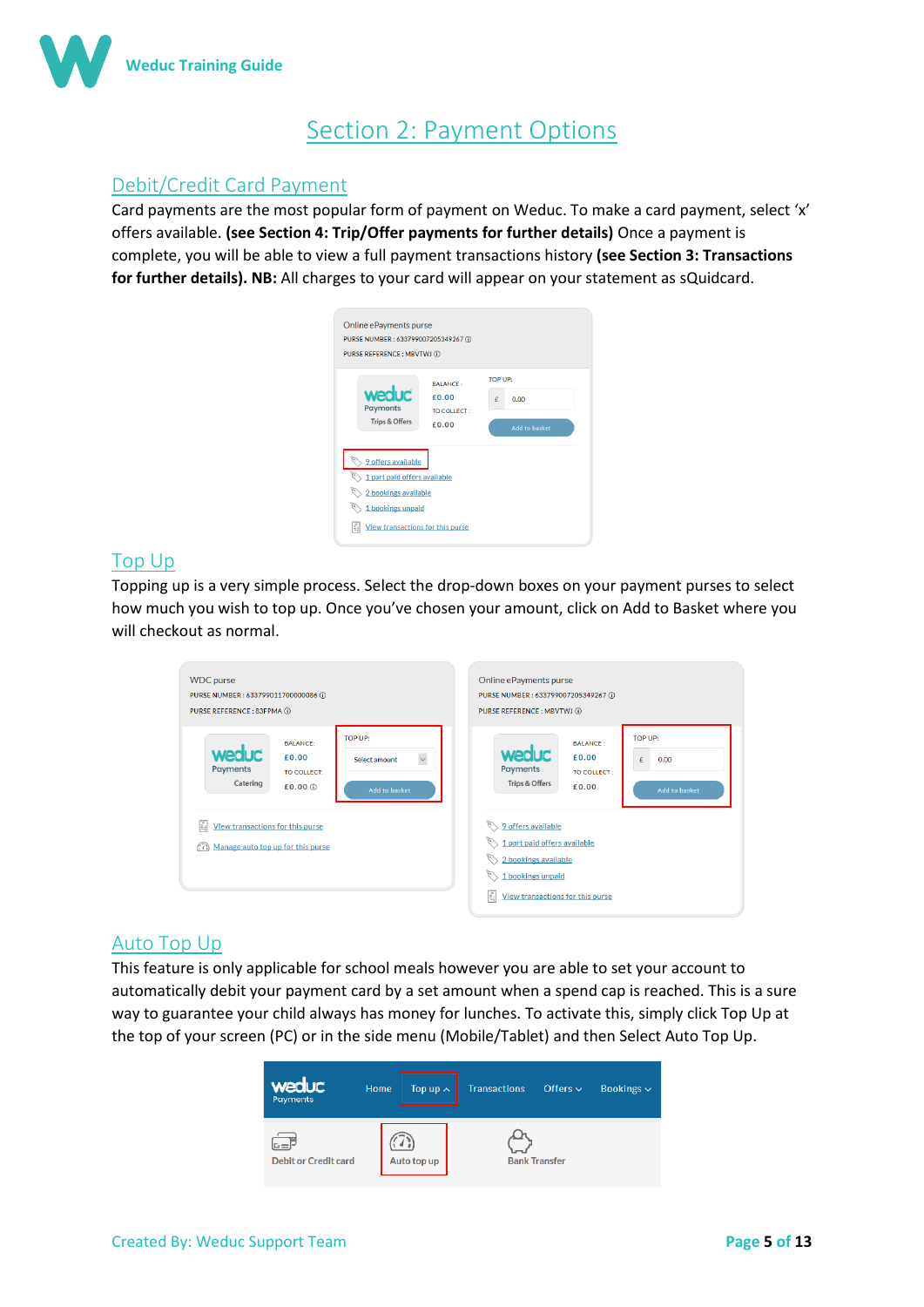

You will need to select to enable Auto Top Up where you will see further options appear below. Here you can select which card to have funds taken from, minimum balance limit on your account and what to top up by when the balance reaches this limit then select save. To disable this feature, you will need to delete a payment card. **(see Section 6: Deleting a Payment Card for further details).**

| <b>WDC</b> purse<br>PURSE NUMBER : 633799011700000086<br><b>PURSE REFERENCE: 83FPMA</b> |                                                               |                      |
|-----------------------------------------------------------------------------------------|---------------------------------------------------------------|----------------------|
| weduc<br>Payments<br>Catering                                                           | <b>BALANCE:</b><br>£0.00<br><b>STATUS:</b><br><b>DISABLED</b> | TO COLLECT:<br>£0.00 |
| AUTO TOP UP ENABLED                                                                     |                                                               |                      |
| Select your payment card                                                                |                                                               | ÷                    |
| When balance drops below                                                                |                                                               | ÷                    |
| Top up with                                                                             |                                                               | ٠                    |
|                                                                                         |                                                               | Save                 |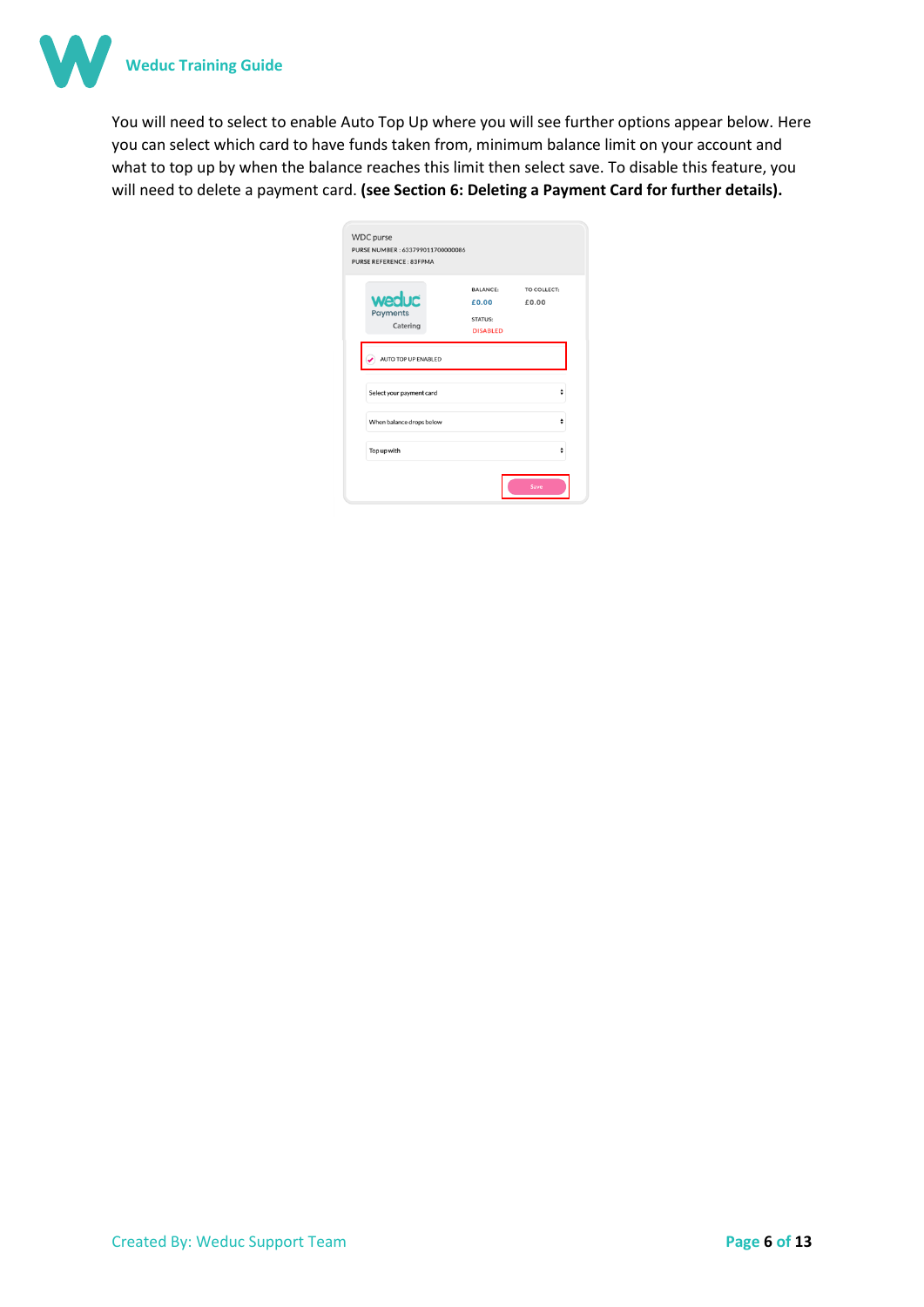

## Section 3: Transactions

Within transaction viewer you are able to see a history of all purchases made from your account. Your transaction history is never deleted and you and you can filter between purses by selecting from the drop-down menu.

|                                                    | <b>WDC</b> purse<br>PURSE NUMBER: 633799011700000086 1<br>PURSE REFERENCE: 83FPMA 1                                                               |                                                     |                                                           |              |
|----------------------------------------------------|---------------------------------------------------------------------------------------------------------------------------------------------------|-----------------------------------------------------|-----------------------------------------------------------|--------------|
|                                                    | <b>weduc</b><br>Payments<br>Catering<br>Ŀ<br><b>View transactions for this purse</b><br>$\widehat{(\Omega)}$<br>Manage auto top up for this purse | <b>BALANCE:</b><br>£0.00<br>TO COLLECT:<br>£0.00 to | TOP UP:<br>Select amount<br>$\checkmark$<br>Add to basket |              |
| <b>SELECT A PURSE:</b><br>WDC (633799011700000086) |                                                                                                                                                   |                                                     |                                                           | $\checkmark$ |
| <b>FILTER DATE FROM:</b>                           |                                                                                                                                                   | <b>FILTER DATE TO:</b>                              |                                                           |              |
| Select start date                                  |                                                                                                                                                   | Select end date                                     |                                                           | Search       |

Depending on your school's catering provider, you will be able to see what your child has eaten and how much this has cost you.

For offers such as school trips and clubs etc. you will be able to ensure you have paid for a trip to avoid making additional payments by mistake.

| <b>Tomos Evans</b><br>SRN 6337 9990 0450 0005           |                                |                        |          |                       |
|---------------------------------------------------------|--------------------------------|------------------------|----------|-----------------------|
| <b>SELECT A PURSE:</b>                                  |                                |                        |          |                       |
| Online ePayments (633799007205343880)                   |                                |                        |          | $\checkmark$          |
| <b>FILTER DATE FROM:</b>                                |                                | <b>FILTER DATE TO:</b> |          |                       |
| Select start date                                       |                                | Select end date        |          | Search                |
| Viewing transactions for Online ePayments purse         |                                |                        |          | <b>X</b> Download CSV |
| <b>Balance: £100.00</b>                                 | To Collect: £0.00              |                        |          |                       |
| <b>Transaction</b>                                      | <b>Description</b>             |                        | $E+/-$   | Type                  |
| <b>Weduc Academy Test Site</b><br>Mar 10, 2020<br>10:53 | <b>Breakfast Club - Site 1</b> |                        | $+60.00$ | Purchase              |
| <b>Weduc Academy Test Site</b><br>Mar 10, 2020<br>10:50 | <b>Breakfast Club - Site 1</b> |                        | $+60.00$ | Purchase              |
| Weduc Academy Test Site<br>Mar 4, 2020<br>16:13         | <b>Breakfast Club - Site 1</b> |                        | $+60.00$ | Purchase              |

For both of these, you are able to download a CSV with all of the information should you need it. This will work on both mobile and PC but you will need an excel file viewer such as Microsoft Excel or Google Sheets in order to view the file.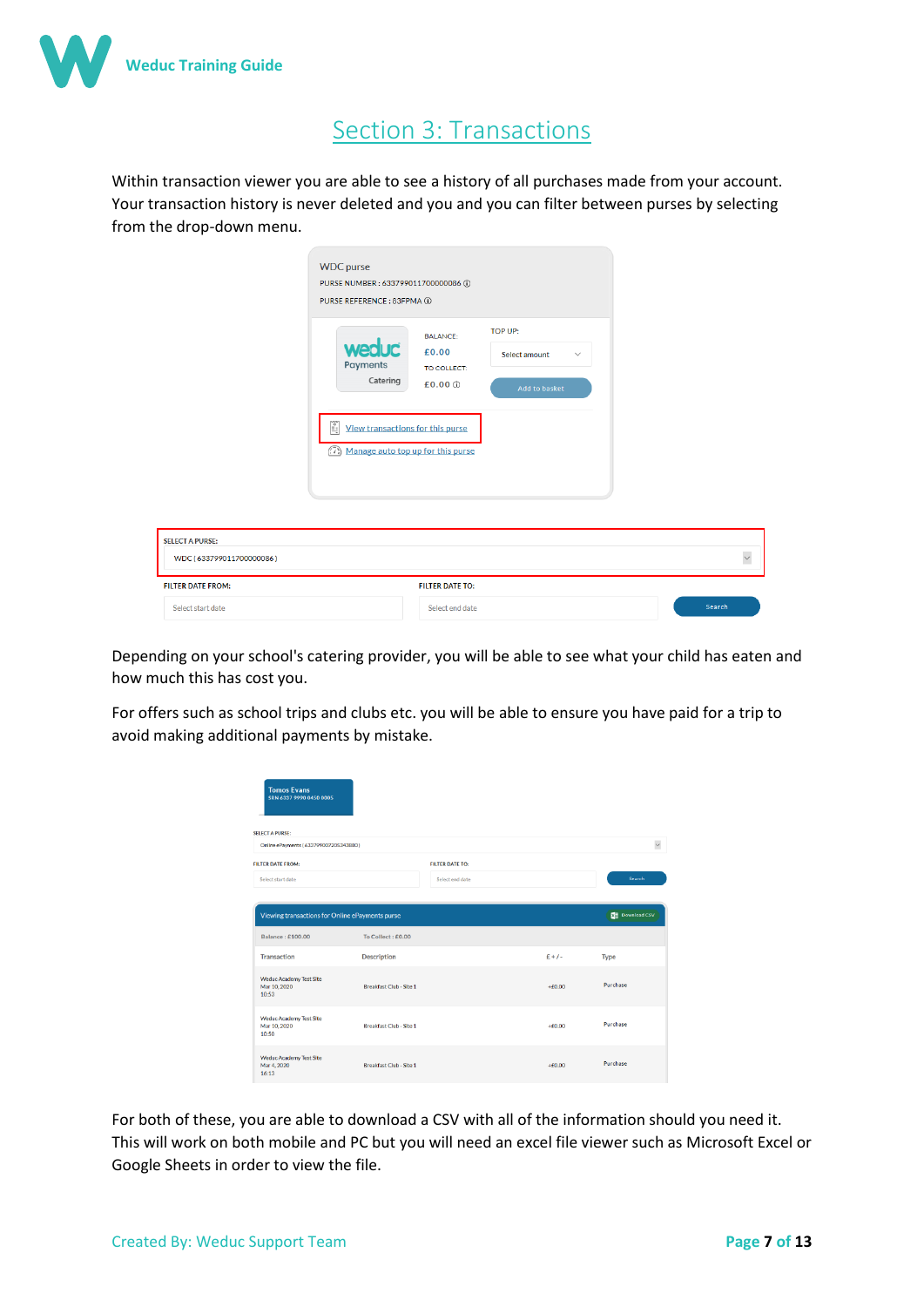

# Section 4: Trip/Offer Payments

Making payments towards a school trip or for uniform via Weduc Payments is a very simple process. To get started, select 'x' offers available. **(see below).**

| Online ePayments purse<br>PURSE NUMBER: 633799007205343880 (i)<br>PURSE REFERENCE: QXNG2L 1 |                                                    |                                       |
|---------------------------------------------------------------------------------------------|----------------------------------------------------|---------------------------------------|
| weduc<br><b>Payments</b><br>Trips & Offers                                                  | <b>BALANCE:</b><br>£100.00<br>TO COLLECT:<br>£0.00 | TOP UP:<br>£<br>0.00<br>Add to basket |
| 8 offers available<br>2 part paid offers available<br>2 bookings available                  |                                                    |                                       |
| 8 bookings unpaid<br>Ľ.<br>View transactions for this purse                                 |                                                    |                                       |

Once selected, you will see the screen below which displays all offers available to your child. To pay for an item, select Add to basket on each item.

| Search for offer title<br>$\checkmark$                                                                              |                                                                                                                     | Search                                                                                                              |
|---------------------------------------------------------------------------------------------------------------------|---------------------------------------------------------------------------------------------------------------------|---------------------------------------------------------------------------------------------------------------------|
| POSTED ON:<br>⊞<br>27/02/2020<br>ski trip<br>Price: £100.00<br>Quantity available: Unlimited<br><b>View details</b> | POSTED ON:<br>四<br>02/02/2020<br><b>Ski Trip</b><br>Price: £200.00<br>Quantity available: 10<br><b>View details</b> | POSTED ON:<br>⊞<br>03/02/2020<br><b>Ski Trip</b><br>Price: £200.00<br>Quantity available: 20<br><b>View details</b> |
| <b>Add to basket</b><br>This offer does not expire                                                                  | Add to basket<br>This offer does not expire                                                                         | <b>Add to basket</b><br>This offer does not expire                                                                  |
|                                                                                                                     |                                                                                                                     | <b>SEARCH BY OFFER TITLE</b>                                                                                        |

If an item allows payments in installments, such as a school trip, you will be asked to choose whether you wish to make payment for the selected installment or additional installments too. Once chosen option has been selected, click Add to Basket again and check out.

| <b>SKITRIP</b>                                 | <b>PRICE</b> | QUANTITY     | <b>TOTAL</b> |
|------------------------------------------------|--------------|--------------|--------------|
| ₩                                              | £10.00       | $\bullet$ 10 | £10.00       |
| Tomos Evans                                    |              |              |              |
| 633799007205343880                             |              |              |              |
| Pay for this offer using available purse funds |              |              |              |
|                                                |              |              |              |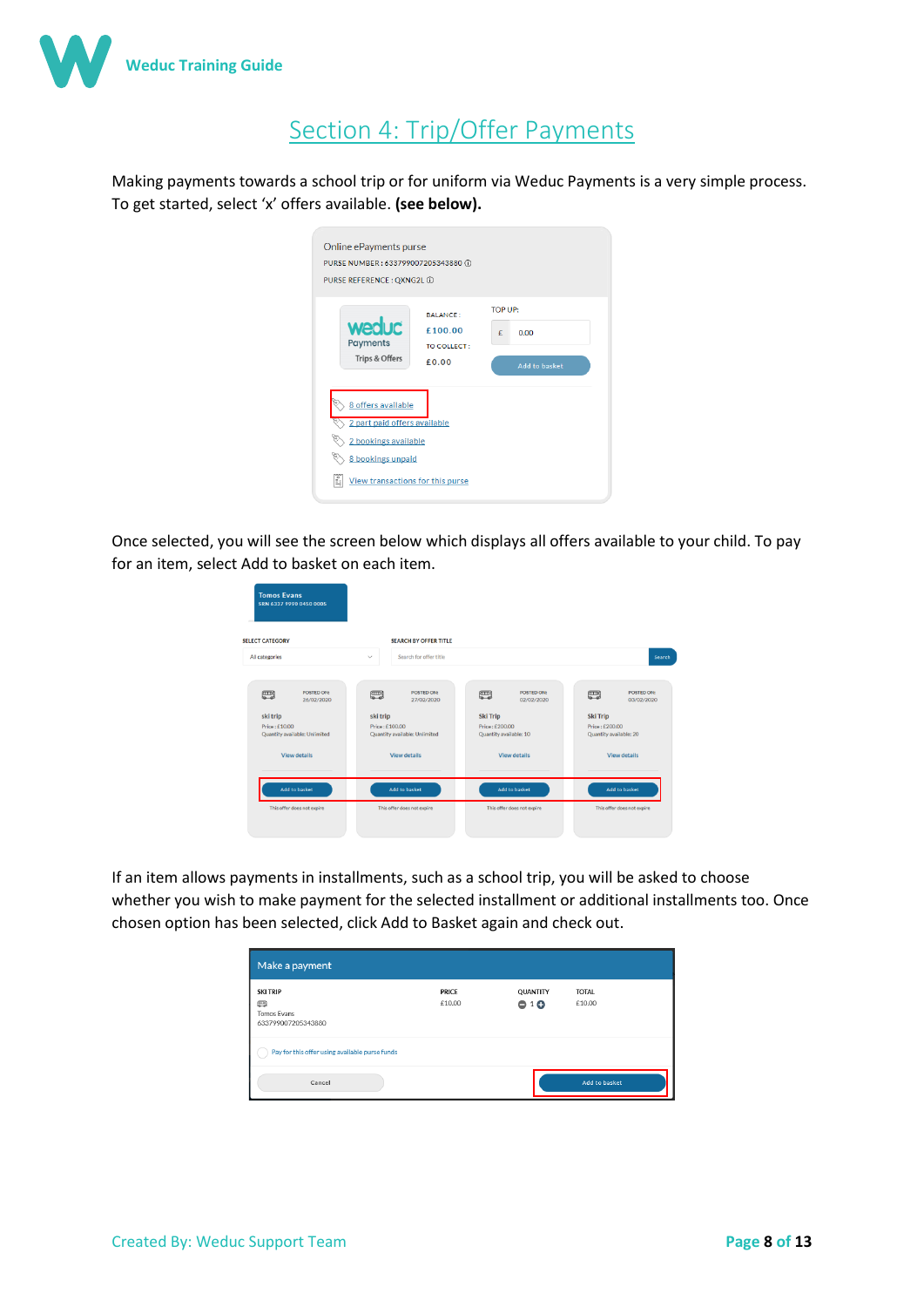

You'll also have the option to filter offers by category. This makes it easier for you to view and select which one you'd like to make a payment for should there be a number of offers available. NB: This usually occurs when uniform is available for purchase.

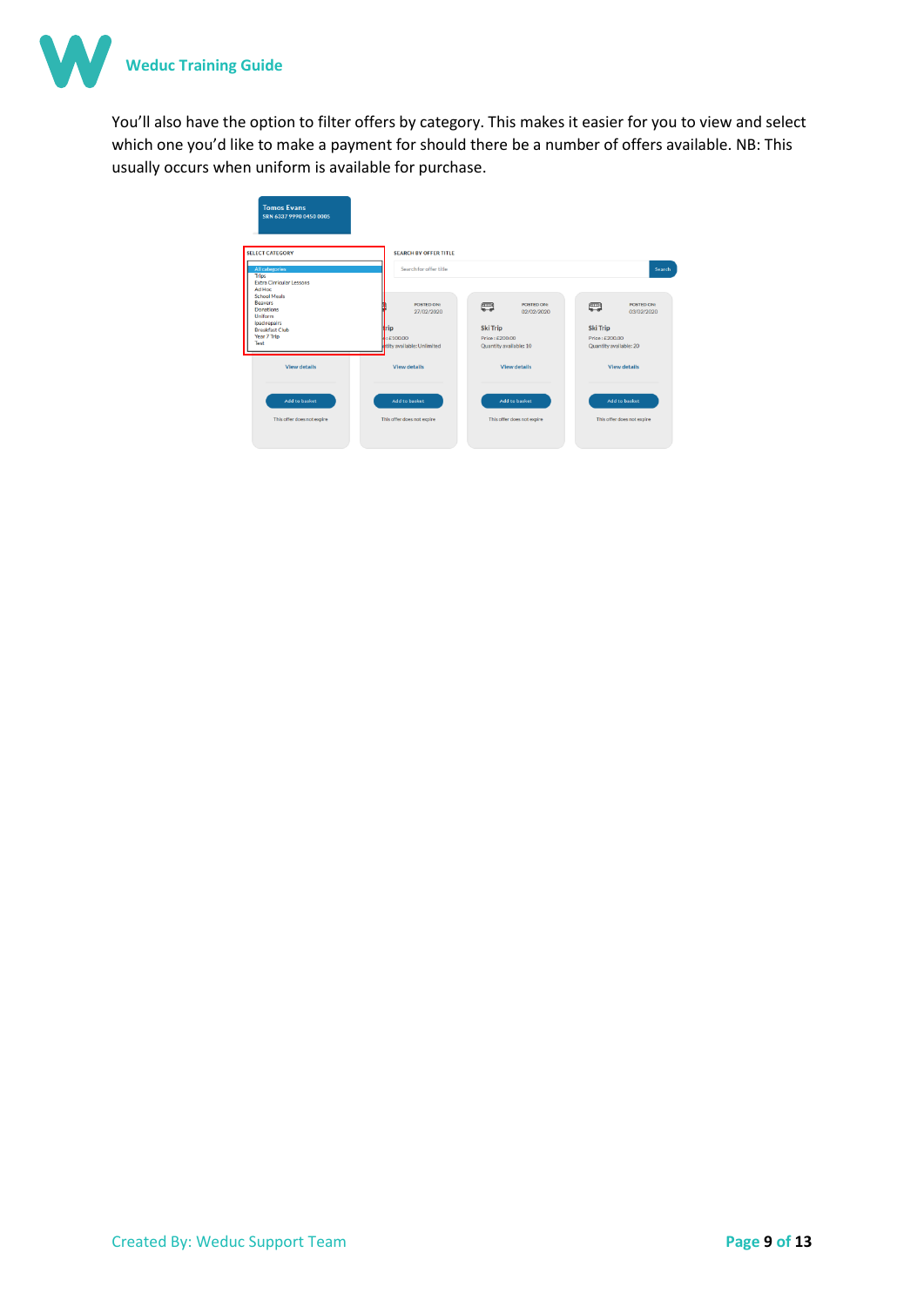

# Section 5: Club Bookings

## Individual Sessions

If your child's school is accepting breakfast and after school club bookings, you will see a section that says, 'x' bookings available. Click here to access the booking area.



Here you will see any clubs that are available for your child. Select View to the right of the club to book this for your child.

| <b>Tomos Evans</b><br>SRN 6337 9990 0450 0005                 |                                          |              |
|---------------------------------------------------------------|------------------------------------------|--------------|
| <b>Select category</b>                                        |                                          |              |
| All categories                                                |                                          | $\checkmark$ |
| <b>Booking details</b>                                        | <b>Start &amp; end dates</b>             | More         |
| <b>Breakfast Club</b><br><b>Breakfast Club</b>                | 30/03/2020 - 17/07/2020                  | View         |
| <b>Breakfast Club - Site 1</b><br>çò<br><b>Breakfast Club</b> | 04/03/2020 - Ongoing                     | View         |
|                                                               | Previous<br>Next<br>$\blacktriangleleft$ |              |

You will be taken to a new page where you can select which days and sessions you would like your child to attend. You can add as many slots to your basket as you like and as far in advance as the school allows. **NB:** Should you need to cancel a slot; you will need to contact the school office.

| ൈ                | Description<br><b>Breakfast Club</b> |                                                                                           |                         |                    |                  |                       |
|------------------|--------------------------------------|-------------------------------------------------------------------------------------------|-------------------------|--------------------|------------------|-----------------------|
|                  | <b>Booking Category</b>              | Date range                                                                                |                         |                    |                  | <b>Total sessions</b> |
| Dinners          |                                      |                                                                                           | 30/03/2020 - 17/07/2020 |                    | 37               |                       |
|                  |                                      | <b>Book slots in bulk</b>                                                                 |                         |                    |                  |                       |
|                  |                                      | Use the slot-selector below to select which booking slots you want to add to your basket. |                         |                    |                  |                       |
| Sunday<br>17 May | Monday<br>18 May                     | Tuesday<br>19 May                                                                         | Wednesday<br>20 May     | Thursday<br>21 May | Friday<br>22 May | Saturday<br>23 May    |

#### Multiple Sessions

You can also bulk book sessions for the entire term etc. in advance. To do this, start by selecting the tab labelled Book Slots in Bulk then select the date range you wish to book between using the date selector. **NB:** If different sessions are available, you will be asked to select which session you wish to book for.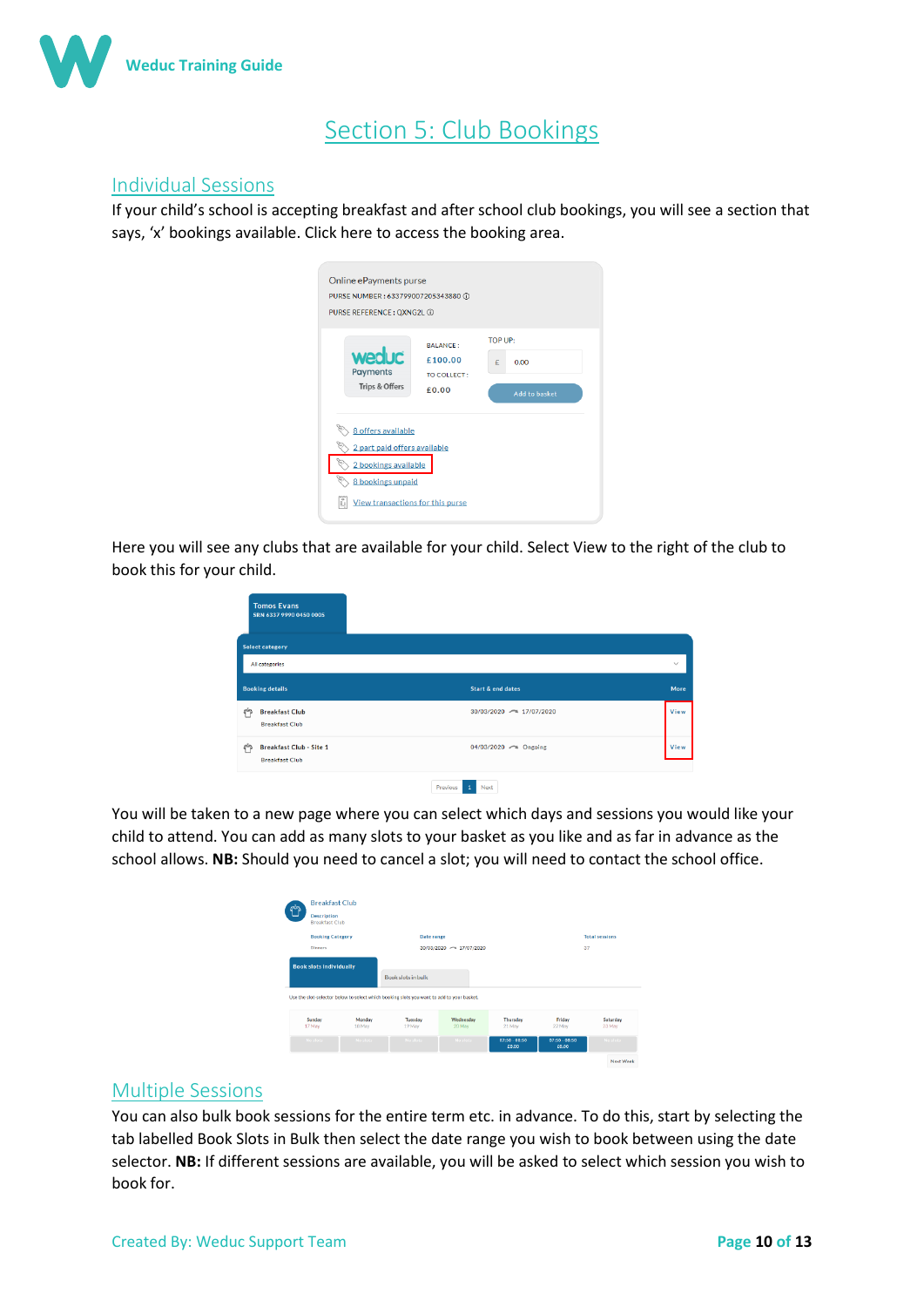

| ₾                                                                                                                              | <b>Breakfast Club</b><br><b>Description</b><br><b>Breakfast Club</b> |            |  |                         |    |                       |  |  |  |  |  |  |
|--------------------------------------------------------------------------------------------------------------------------------|----------------------------------------------------------------------|------------|--|-------------------------|----|-----------------------|--|--|--|--|--|--|
|                                                                                                                                | <b>Booking Category</b>                                              | Date range |  |                         |    | <b>Total sessions</b> |  |  |  |  |  |  |
|                                                                                                                                | <b>Dinners</b>                                                       |            |  | 30/03/2020 - 17/07/2020 | 37 |                       |  |  |  |  |  |  |
| <b>Book slots in bulk</b><br><b>Book slots individually</b>                                                                    |                                                                      |            |  |                         |    |                       |  |  |  |  |  |  |
| Select a date range using the date pickers below and click add to basket to add all of the slots in this range to your basket. |                                                                      |            |  |                         |    |                       |  |  |  |  |  |  |
| 20/05/2020                                                                                                                     |                                                                      |            |  | 20/05/2020              |    | <b>Add to basket</b>  |  |  |  |  |  |  |

After selecting add to basket you will receive a breakdown of which sessions you are about to book and pay for. To confirm your selection, click Add to Basket then checkout as usual.

| <b>Confirm Booking Slots</b>                                                       |  |  |  |  |  |  |  |
|------------------------------------------------------------------------------------|--|--|--|--|--|--|--|
|                                                                                    |  |  |  |  |  |  |  |
|                                                                                    |  |  |  |  |  |  |  |
| Are you sure?                                                                      |  |  |  |  |  |  |  |
| Available booking slots, between the selected dates, will be added to your basket. |  |  |  |  |  |  |  |
| - Total Slots: 8 slots                                                             |  |  |  |  |  |  |  |
| - Subtotal: $£0.00$                                                                |  |  |  |  |  |  |  |
|                                                                                    |  |  |  |  |  |  |  |
| <b>Add to Basket</b><br>Cancel                                                     |  |  |  |  |  |  |  |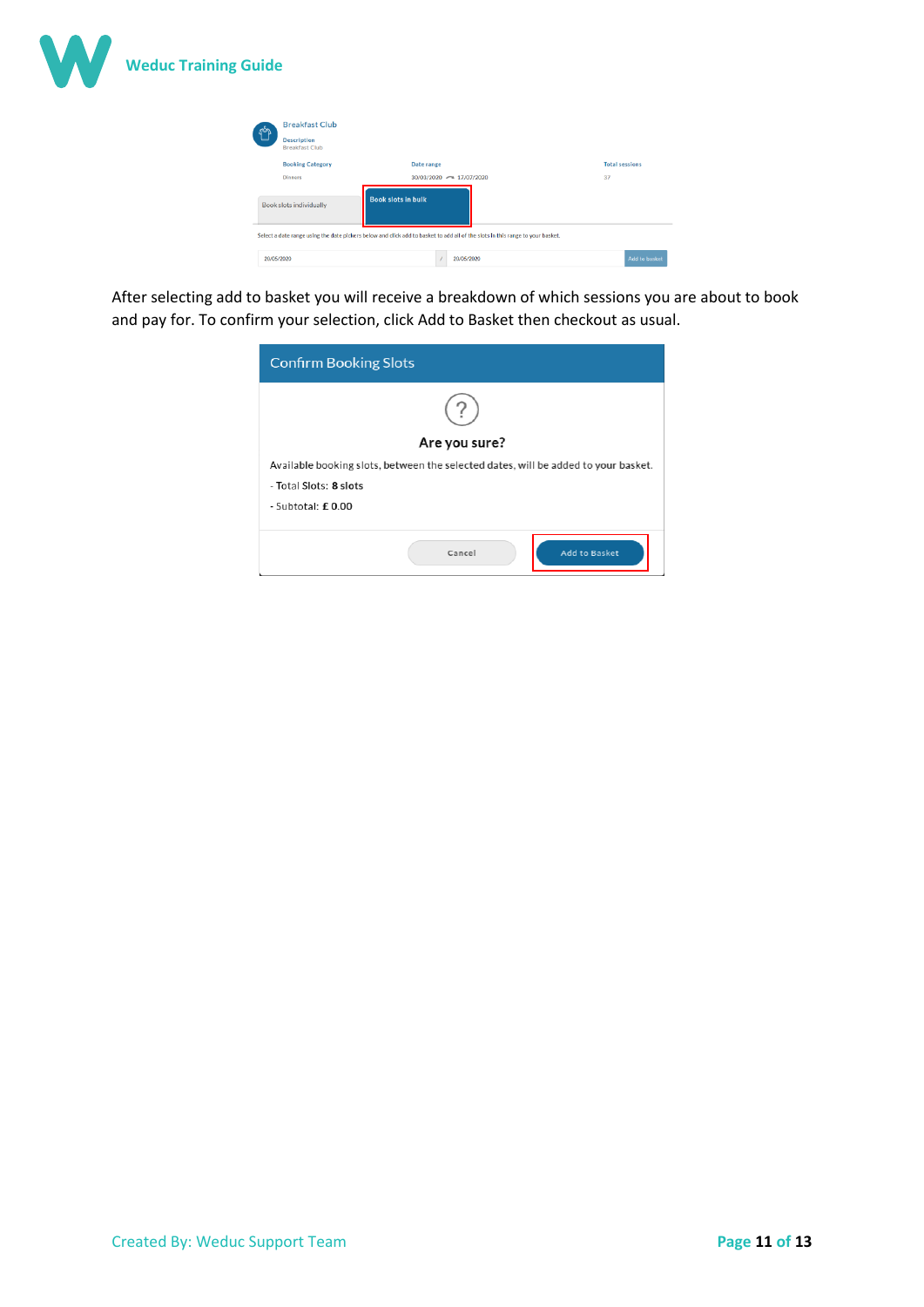

# Section 6: Deleting a Payment Card

Deleting a card follows a simple process but is only applicable if you have saved cards in the system or set up Auto Top Up. To delete a payment card, select Settings from the top of your screen (PC) or from the side menu (Mobile/Tablet). Select My stored payment card then click Remove card on the right-hand side. This card is now deleted.

| <b>weduc</b><br><b>Payments</b> | Home                   | Top up $\sim$ | <b>Transactions</b>                 | Offers $\sim$ | Bookings $\sim$  |                                      | Settings    | Log out      |  |  |  |
|---------------------------------|------------------------|---------------|-------------------------------------|---------------|------------------|--------------------------------------|-------------|--------------|--|--|--|
|                                 |                        |               |                                     |               |                  | Items<br>$\overline{1000}$<br>Total: | View basket |              |  |  |  |
| <b>Payment Settings</b>         |                        |               |                                     |               |                  |                                      |             |              |  |  |  |
| ħ                               | My stored payment card |               |                                     |               |                  |                                      |             | $\checkmark$ |  |  |  |
| Card Holder:<br>ABryant         |                        |               | Card Number:<br>**** **** **** 9996 |               | Expiry:<br>06/25 | Status:<br>Active                    | Remove card |              |  |  |  |